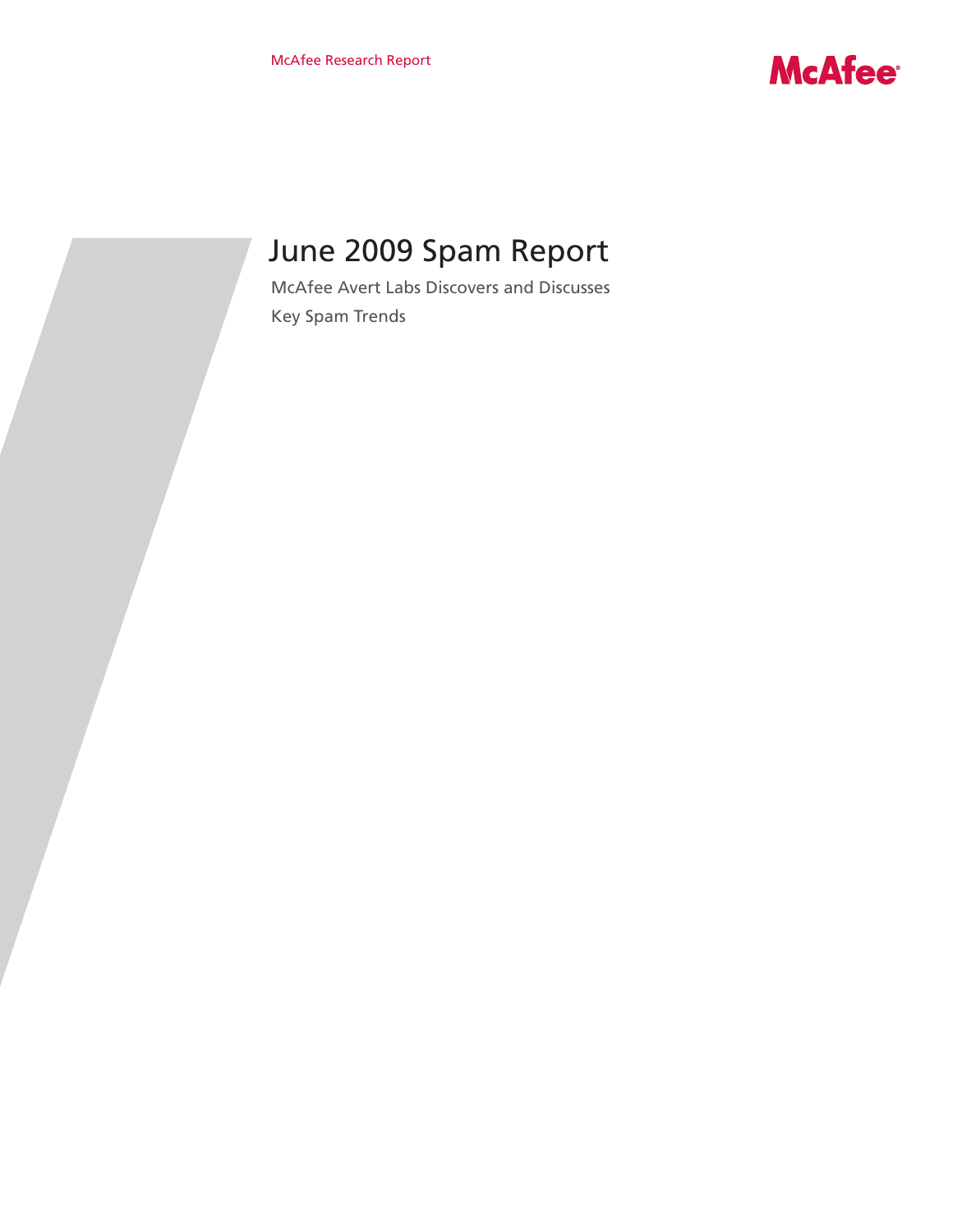#### Key Findings

#### **President Obama's First 100 Days of Spam**

Although you might imagine the change of administration in the United States would have a major impact on the Internet, the first 100 days of Obama's presidency were mostly business as usual in the spam world.

#### **Identifying Spam Trends of the Future**

Even though we've been told to avoid clicking such links to prevent spammers from learning who we are, many of us forget to be vigilant because the overall detection accuracy of anti-spam products has improved.

Recipients may instantly distrust an executable attached to an email, but they often feel unthreatened by a short blurb and a URL.

# Table of Contents

| President Obama's First 100 Days of Spam<br>Days 1-30    | 3<br>3 |
|----------------------------------------------------------|--------|
| Days 31-60                                               | 4      |
| Days 61-100                                              | 4      |
| Conclusion                                               | 5      |
| Identifying Spam Trends of the Future<br><b>Branding</b> | 6<br>7 |
| Images                                                   | 8      |
| Headline Spam                                            | 8      |
| Swine Flu                                                | 9      |
| Conclusion                                               | 11     |
| Brought to You by McAfee Avert Labs                      | 11     |

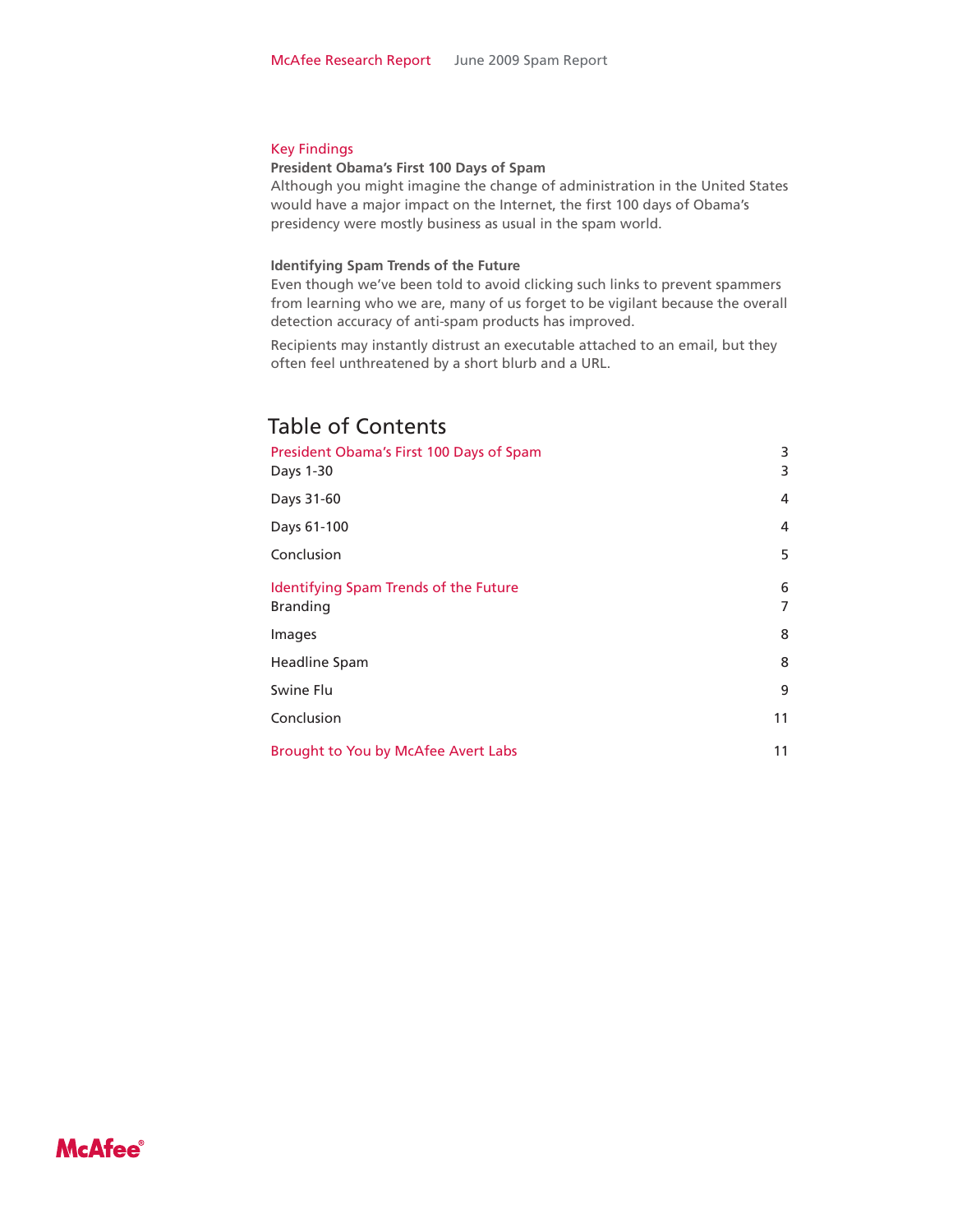#### President Obama's First 100 Days of Spam

As President Barack Obama was celebrating his election victory, the spamming community was dealt a heavy blow. One of the major low-cost hosting facilities that was heavily used by spammers and malware authors to host their websites and centralize their command and control systems was forced to close. As a direct result, global spam volumes collapsed from constant announcements of "all-time record highs" to unexciting 2007-level lows. Was this a sign of things to come? Could this be the end of the spam industry as we know it?

But the spammers weren't down for long. Spam volumes were recovering even before President Obama took office, as a steady linear increase in volume preceded the inauguration. A number of new employment and Internet money scams hound a worldwide economy wracked by fear and paranoia. Here's a lighthearted look at spam activity during the first 100 days of the new administration.

#### Days 1-30

After the inauguration, volumes headed downhill, with Obama-related spam falling exponentially after the election. The discussion on the Democrats stimulus package marked the beginning of a steady downturn in spam volume. The bill passed the House of Representatives one week later, on January 29.



### **Obama-Related Spam Declines Sharply After Inauguration**

In the first two weeks of February everyone was scurrying around: Security researchers were looking for any indications of a Valentine's Day spam surprise, and the new administration's computer geeks complained about having to use a hardened version of Microsoft Windows in the White House instead of their Macintoshes.

With the capping of executive reimbursement plans for companies receiving funds from the Fed's Troubled Asset Relief Program , we saw some related Valentine e-card spam leading up to the big day, but the email was mostly generic pharmacy or replica-watch spam with a different catch phrase. The big burst of Valentine's Day e-card spam came just afterward, when Secretary of State Hillary Clinton began her trip to Asia. That time was also when the Torpig botnet owners managed to regain control of their network from the University of California, Santa Barbara researchers who had managed to hijack it for 10 days.

Figure 1: We weren't surprised to see spam related to President Obama drop off rapidly after he took office.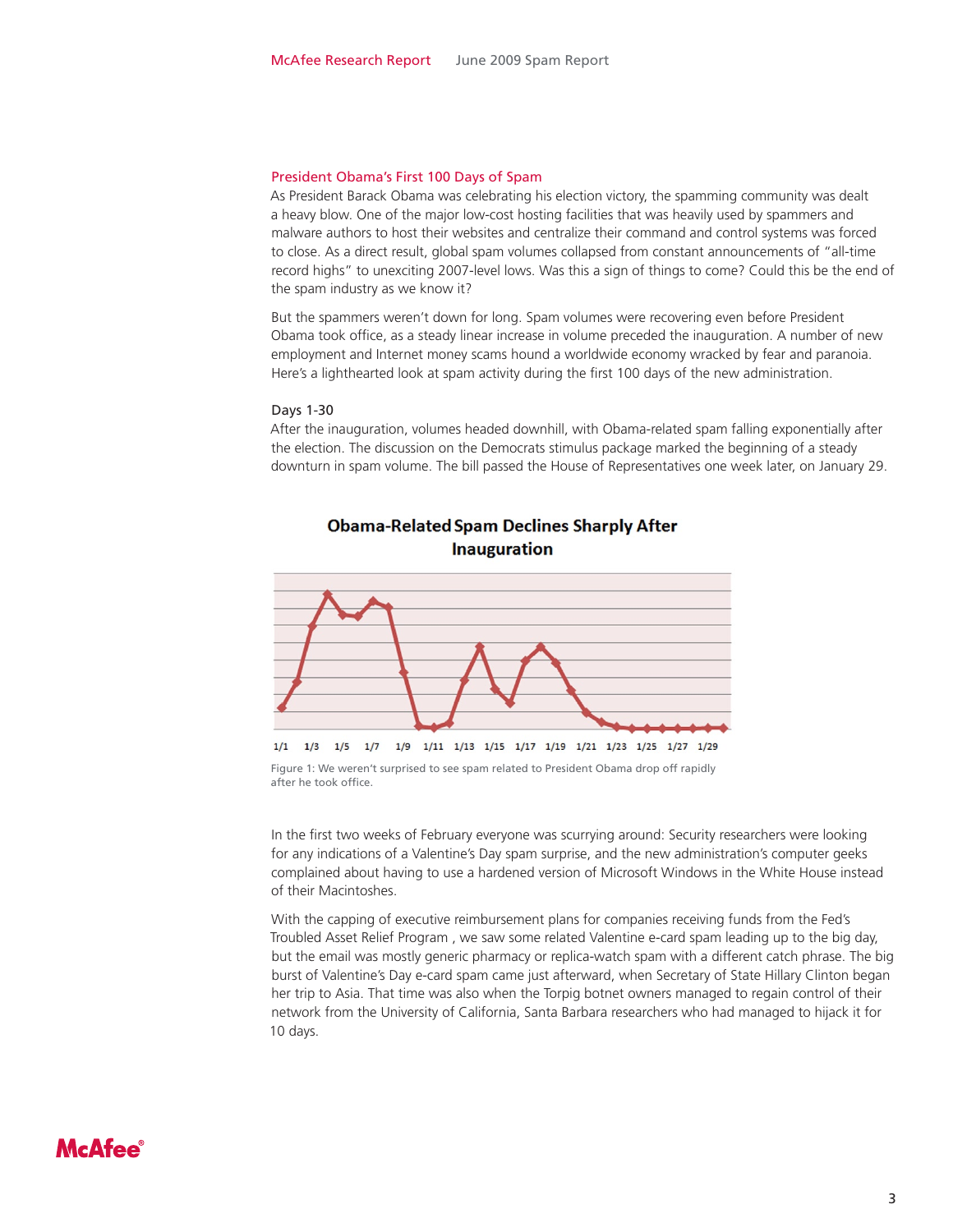

### **Classmates and Facebook Spam**

#### Days 31-60

With traffic volumes continuing to decline, replica watches dominated emails until a new breed of "classmates" spam popped up during the last week of February. The school connection remained strong into the first week of March, when British Prime Minister Gordon Brown visited President Obama. Classmates spam tag-teamed with Facebook spam by the second week in March as the Omnibus Appropriations bill was pushed through Congress and a White House Council on Women and Girls was convened. With Obama's stimulus package through the U.S. Senate and waiting on his desk, the third week in March saw pharmaceutical spam lead the field. Drugs maintained first place even as Obama held meetings with a series of global policy makers, including the president of Brazil, the prime ministers of Australia and Ireland, ex-Soviet Premier Mikhail Gorbachev, and even "Tonight Show" host Jay Leno. While normally March is a big month for spam, the final results were down this year. Steadily declining traffic volumes indicated that there had been a few hitches in delivering the usual spam barrage.

As April approached, everyone started to hear about Conficker, the zombie botnet that had been seeding itself on e-cards, Valentines, and UPS invoices. Conficker was never going to send spam and malware, but rumors sprang up about its dealing a devastating April Fool's joke on all of its infected hosts. As Vice President Joseph Biden went to Chile, President Obama announced a new strategy for Afghanistan. With a focus on April 1 and not knowing what Conficker would do (combined with a number of wild assumptions of worst-case scenarios), we hoped Obama would sweep in with a sack of government money to make the problem go away.

#### Days 61-100

With the April 1 deadline for network insanity looming, President Obama rushed off to an emergency meeting of the G20 leaders to discuss the economic implications of worldwide financial disaster. Conficker predictions turned out to be a Y2K-like exaggeration: April 1 came and went without any world-changing botnet attack or big infusion of government money.

Figure 2: In February a new spam campaign, based on an appeal to school "classmates," enjoyed a brief surge.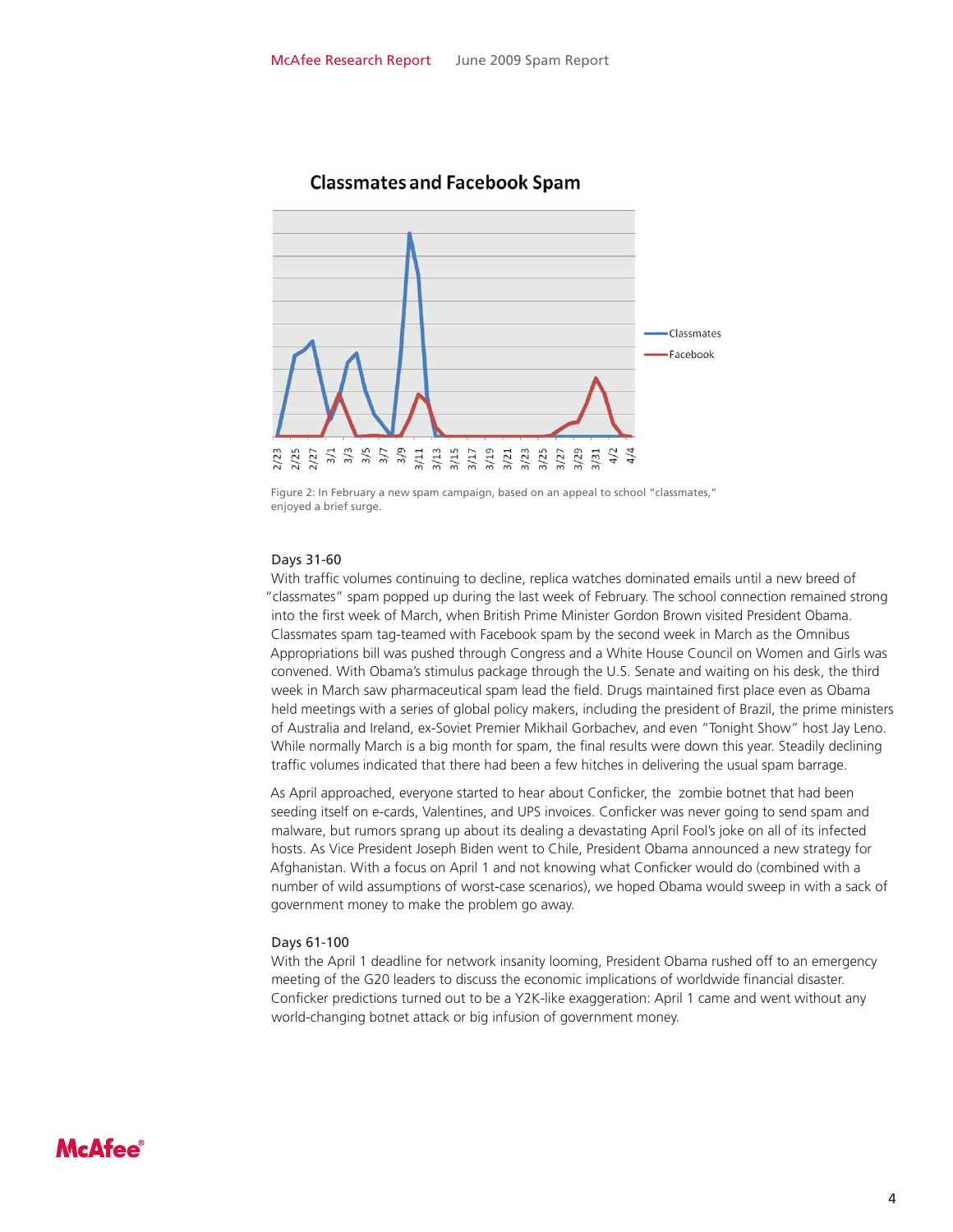

Figure 3: Spam email traffic, shown in red, rose rapidly in early April. The blue line represents all messages. The gap between the two lines is legitimate email.

Between April 1 and April 8, global spam volumes nearly doubled, moving from a three-month low to a four-month high. Obama met with NATO leaders as well as the Alliance of Civilizations forum to discuss the global interconnectedness of our 21st-century world. With spam volumes increasing exponentially, the president made a detour to visit the troops in Iraq.

Swimming in the high tide of spam, the second week in April was fraught with danger as an American freighter captain was taken hostage by Somali pirates and the deadline to pay taxes loomed. Faced with tax scams and an abundance of enhancement spams, President Obama gave the approval to use force to free the trapped captain.

On April 13, Obama allowed Americans with Cuban heritage to travel and send money to their relatives. Spammers responded with an anti-viral and anti-bacterial spam campaign that ended up selling the same old elixir of carnality as always.

A few controversial memos on the nature of torture and the legality of interrogations were released by the White House in the third week of April. Spammers immediately responded with open arms and greetings of "Wazzup?" "Hi there," "Hello," "Good morning," and "good evening" in the subjects of their mails. Though our email boxes looked friendlier at first, spammers had not actually changed their tune. They were simply masking the familiar genital-maintenance routine with a new presentation. Within a week that new face had fallen away to subject lines of massive "77%-off discounts."

President Obama spoke at a Holocaust remembrance ceremony on April 23, which coincided with a number of virus-laden "WorldPay Card" emails and an increase in phishing emails. Payment information, account updates, and rumors of canceled registrations filled the Internet with their identity-stealing methods through Obama's 100th day, on April 29.

#### Conclusion

Although you might have imagined the change of administration in the United States would have a major impact on the Internet, we've seen that the first 100 days of Obama's presidency were mostly business as usual in the spam world. Spammers continued to traffic in cut-rate watches, phony pharmaceuticals, hoary hoaxes, and identity theft. Even the big setback of the loss of a major hosting center slowed the spam tide only temporarily.

President Obama's administration is the first one in U.S. history that will have to seriously tackle the issues created by an interconnected world. It will be interesting to follow his proposed policies to see if they have any more impact than those of previous governments.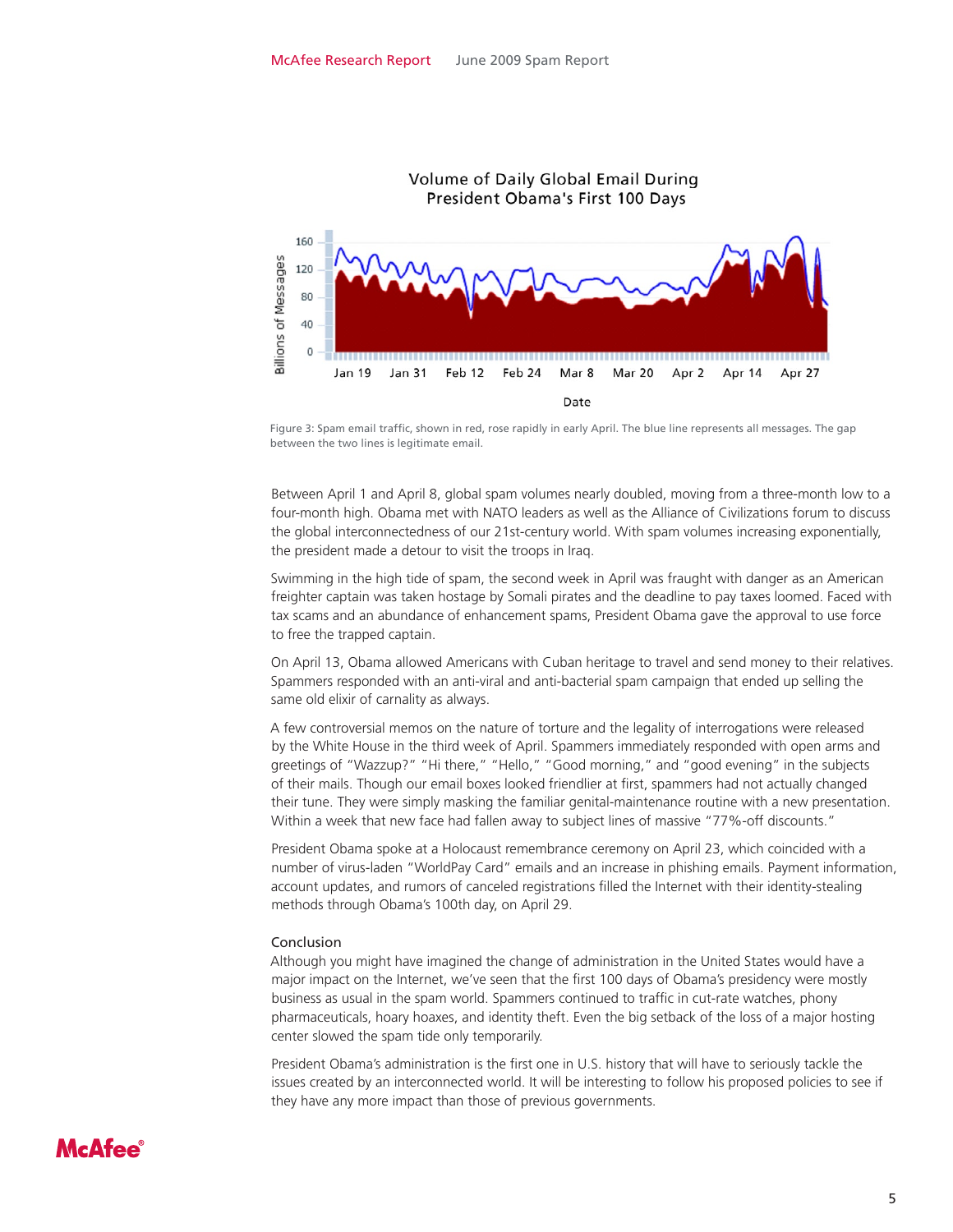#### Identifying Spam Trends of the Future

We have seen an increase in spam that either uses the look and feel of a social networking site, or includes "unsubscribe" links that serve the same purpose as clicking the main link. This trend, which has been tried before, creates legitimate-looking spam by incorporating familiar features into the emails. Even though we've been told to avoid clicking such links to prevent spammers from learning who we are, many of us forget to be vigilant because the overall detection accuracy of anti-spam products has improved. This carelessness can result in a higher click rate on the fewer spam messages that do bypass the filters. We expect this unfortunate trend will continue.

Why is this trend likely to continue? The nature of spam relies largely on the whims of the bot masters; conceptually they can do almost anything that a computer can do. So almost anything is possible.

Spam campaign effectiveness is a function of three elements:

- Messages sent
- Spam catch rate
- Hits per email delivered

Messages sent is a function of three further elements:

- Botnet size
- Message size
- Email list size

The most important qualities of an email campaign combine these elements:

- Botnet size
- Message size
- Email list size
- Spam catch rate
- Hits per email delivered

Of these top qualities, botnet size is something that doesn't come into play when determining trends. A bigger botnet sends more mail, so it may be easier to notice; but just because there is a lot of mail today doesn't mean that the campaign will continue.

Email list size is also relatively difficult to measure. Bot masters will use their Trojan-infected zombie computers to gather any email addresses that the victim has in the address book. Bots will continue to add to their list of email addresses in that manner.

Spammers might want to increase the message size to decrease the spam catch rate or increase the hits per email delivered, but they are held back by the need to keep their messages small. The smaller a message is, the faster a zombie host can generate and send it.

A few years ago, numerous anti-spam products had significant problems trying to detect the "spamness" of images in pump-and-dump stock emails. Even after the novelty wore off, we continued to see a steady stream of "the world is drowning in image spam" articles and news reports.

When no product could effectively stop image spam, network administrators had a much lower spam catch rate, which meant that more of those emails were getting into individual email inboxes. Further, spammers wanted victims to go to their own stock market trading accounts; thus no URL was necessary and there was no significance to measuring hits per email delivered.

Now let's take a look at three email features that have been inherited from successful phishing and spam campaigns: branding, images, and headline spam.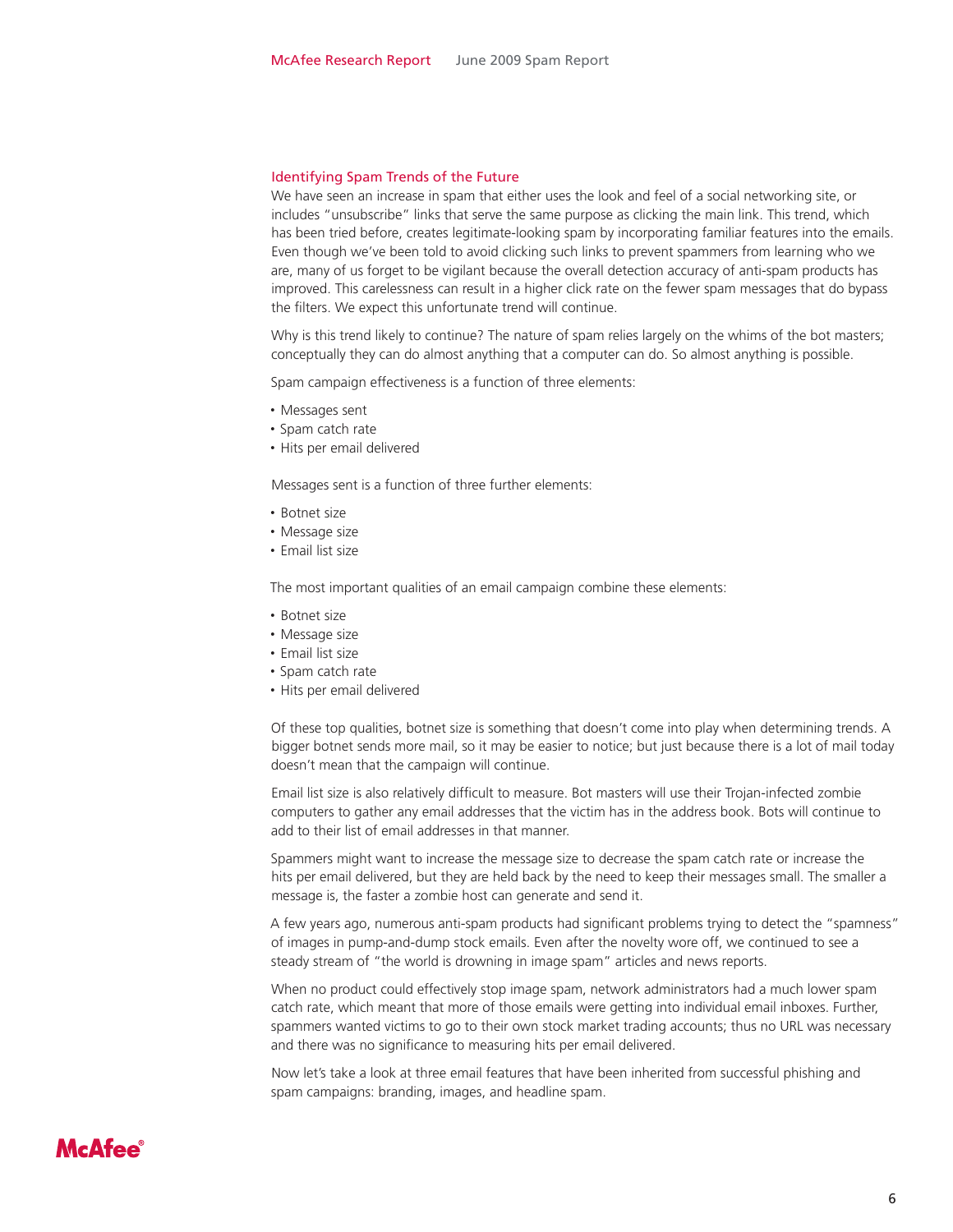#### Branding

The first of these is branding. Successful phishing campaigns work because they look just like the real thing, such as a bank's email. A victim may click the link in the email without thinking twice about it. This same technique can be applied to both malware and everyday spam. In late February and early March we noticed a number of emails spoofing Classmates and Facebook that followed up on an actual Classmates.com marketing campaign. The false messages attempted to get the recipient to click a link and download a "Flash Player installer," which was really malware.



Figure 4: Example of Classmates video spam.

| <b>Classmates Reunion - Congratulations Today!</b>                                                                                                                                                                                                                                                                                                                             |
|--------------------------------------------------------------------------------------------------------------------------------------------------------------------------------------------------------------------------------------------------------------------------------------------------------------------------------------------------------------------------------|
| From: "Invitation members" <personalnews@classmates.com><br/>To:<br/>Date: 2009-02-16 14:59</personalnews@classmates.com>                                                                                                                                                                                                                                                      |
| REUNION INFORMATION - 2009 MULTI YEAR REUNION                                                                                                                                                                                                                                                                                                                                  |
| The Multi-Year Reunion Committee Classmates Video Invitation.<br>Class reunions provide an opportunity to return to campus to connect with<br>friends, see new facilities, enjoy special events and relive memories of years<br>gone by.<br>Members of classes celebrating their 2009 reunion year are invited.<br>Saturday, FEBRUARY 21TH, 2009<br>7 to 11 pm NO COVER CHARGE |
| Proceed to view details:                                                                                                                                                                                                                                                                                                                                                       |
| http://classmates.linktous.enter.verification.videoserver-le7zxutsm.a--------                                                                                                                                                                                                                                                                                                  |
| With best regards, Weldon Barnett. Customer Service Department.<br>Copyright 1995-2008 Classmates Online, Inc. All Rights Reserved.                                                                                                                                                                                                                                            |

Figure 5: Example of Classmates spam.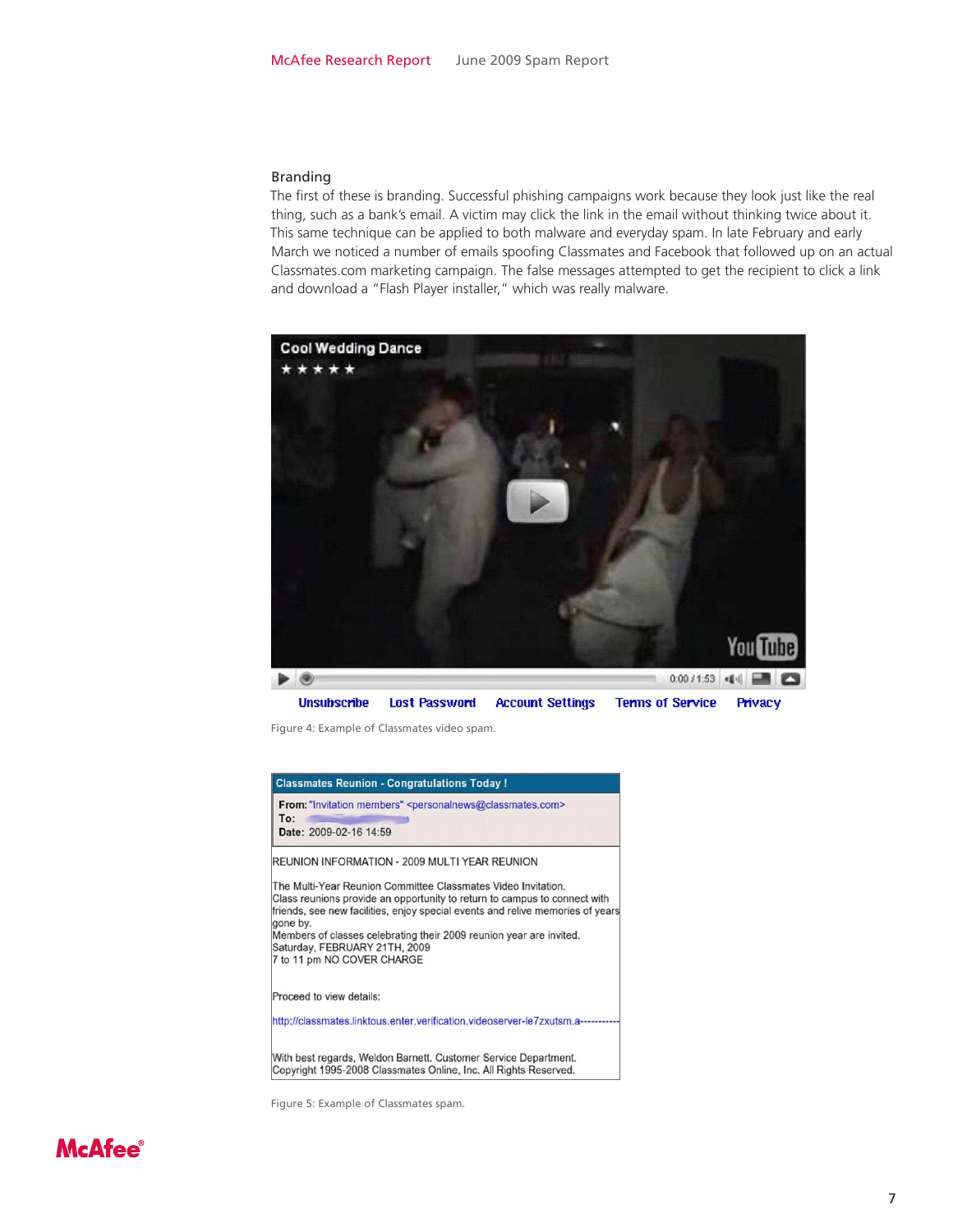In March, we saw the same branding in headline spam associated with fictional bomb attacks, with websites trying to look like legitimate video feeds from Reuters news service.



Figure 6: Example of branding spam.

Branding can be very cheap because a spammer can reference external images instead of placing them all in an email. Thus the message size does not increase, but the hits per email delivered does rise. That makes this a winning strategy for spammers, and one that we're likely to see more of.

#### Images

Another popular attack is image spam associated with enlargement drugs. In these emails we find an attached image and a reference to a Chinese website for purchasing pharmaceuticals. Applying these same points to our analysis, we see the message size increasing, which makes the campaign roll out more slowly. Using images with URLs written into them may be harder to identify, which reduces the spam catch rate, but this method is also unlikely to get a lot of people to bite, because they have to manually enter the website into their browsers, which reduces the spam's effectiveness. This is not a strong spam strategy. A number of anti-spam products are equipped with image-spam detection engines, so the spam catch rate is likely to remain high and discourage spammers from using this method.

#### Headline Spam

Many of us love to read the news and feel well-informed, and across the Internet news (accurate or not) spreads like wildfire through short emails, instant messages, and tweets. Headline spam has been recycling yesterday's news for a long time, and it is certain to continue.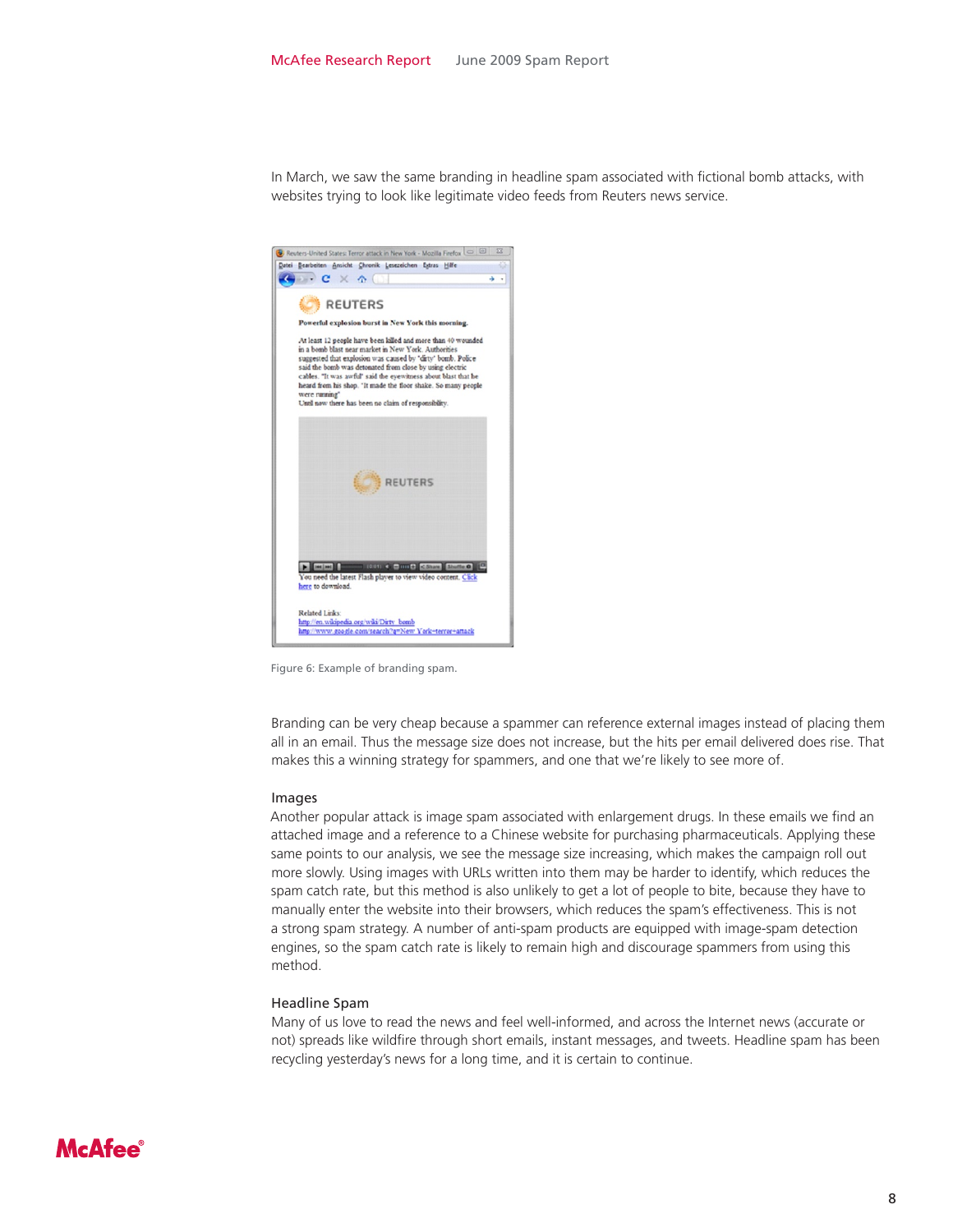A subject line or short message blurb "Check out this video of something" and a link is all that an email needs to lure people into clicking to see something new. This email is very cheap to produce, which gives it a very small message size, and they can be sent in huge batches. It is reasonable to imagine that the hits-per-email-delivered mark is relatively high in this case, because the lure of news combined with bored users (at work or elsewhere) can easily produce a hit even though the recipient knows that the email may be bogus. Recipients may instantly distrust an executable attached to an email, but they often feel unthreatened by a short blurb and a URL.

Add to that the competition of 24-hour news and you have a self-perpetuating cycle, in which something happens to produce a news story, headline spam appears that fuels the fire and results in the news story appearing to have more relevance than before, and the headline spam continues into another round.

#### Swine Flu

The swine flu panic is a perfect example of headline spam. The first flu-related spam that referenced swine flu weren't trying to sell Tamiflu (though some claimed to be); they were generic Canadian pharmacy websites trying to sell genital maintenance pills.



Figure 7: Example of swine flu website.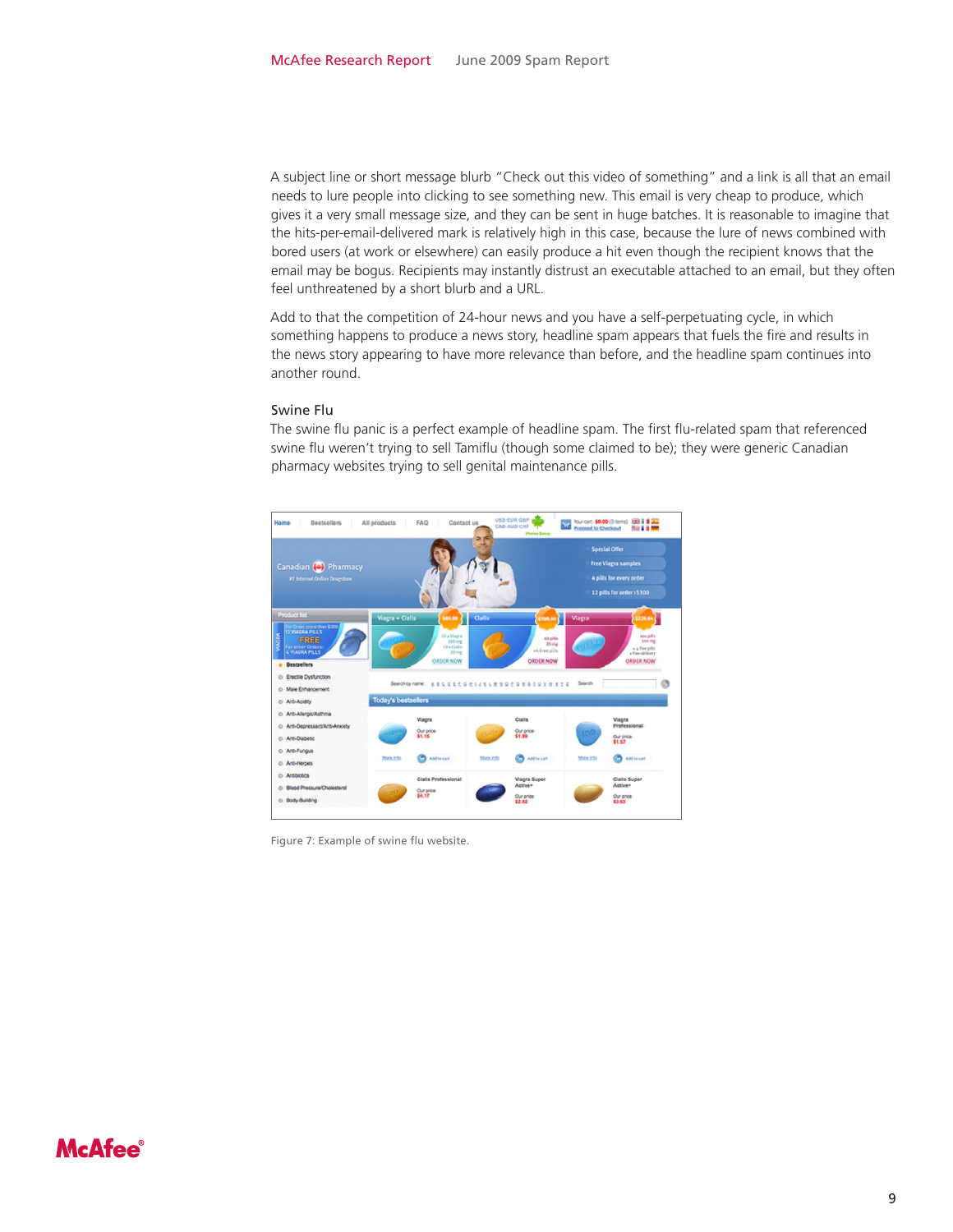| Reid says Obama told him, 'I have a                                                                                                                                                                 |                                                                                                                                                                                                              |                                                                                                                                                    | Swine flu worldwide!<br>From: "Gricelda Narciso" <gricelda--------@a------------------ s.com=""></gricelda--------@a------------------> |                                                                                                                                                               |           |
|-----------------------------------------------------------------------------------------------------------------------------------------------------------------------------------------------------|--------------------------------------------------------------------------------------------------------------------------------------------------------------------------------------------------------------|----------------------------------------------------------------------------------------------------------------------------------------------------|-----------------------------------------------------------------------------------------------------------------------------------------|---------------------------------------------------------------------------------------------------------------------------------------------------------------|-----------|
| aift':                                                                                                                                                                                              |                                                                                                                                                                                                              |                                                                                                                                                    |                                                                                                                                         |                                                                                                                                                               |           |
| From: "Ch------e!" <p---<br>d   x @st <br/>To:</p---<br>                                                                                                                                            | Madonna caught swine flu!                                                                                                                                                                                    |                                                                                                                                                    | Date: Monday 18:41:38                                                                                                                   |                                                                                                                                                               |           |
| Date: 2008-04-28 00:4                                                                                                                                                                               | From: "Marianela Konno" <si---------01@m<br>No online or offline store will sell you supplements and packs<br/>To: 1-20-<br/><b>B. A.L. - ART - B.</b><br/>voyor.cn/<br/>Date: Monday 1</si---------01@m<br> |                                                                                                                                                    |                                                                                                                                         |                                                                                                                                                               |           |
| WHO declares internatio                                                                                                                                                                             | Salma Hayek caught swine flu!                                                                                                                                                                                |                                                                                                                                                    |                                                                                                                                         |                                                                                                                                                               |           |
| <b>US swine flu fears</b>                                                                                                                                                                           | No online or offlin<br>than ours http://rx                                                                                                                                                                   | From: 'Else K-----i' <n---------7-@pip-----------.-------><br/>To: definitions com<br/>Date: Monday 19:27:45</n---------7-@pip-----------.-------> |                                                                                                                                         | <b>US swine flu statistics</b>                                                                                                                                |           |
| From: "Sindy look" <ehr----- 2002@for------nik.at=""><br/>sales@-------------<br/>Date: Monday 06:49:00 NY victims of swine flu<br/>Got questio Will swine flu attack USA?</ehr----->               | Process Miller Manufill all                                                                                                                                                                                  | Everything a person may need<br>gathered on our site http://bzzr<br>Swine flu in Hollywood!                                                        |                                                                                                                                         | From: "Ty Legath" <u------ \$="" 1--5@r-------.com=""><br/>cat-------mail@th--------------os.com<br/>To:<br/>Date: Monday 23:08:02</u------>                  | ur desire |
| http://www.<br>From: "Zack K----- a" < Z-------------- g@w---<br>To: d----man@n-------------com                                                                                                     |                                                                                                                                                                                                              | From: "Cecil Kalen" <s------ 2---@se------------rs.org="" n=""><br/>Date: Monday 07:02:45</s------>                                                |                                                                                                                                         |                                                                                                                                                               |           |
| <b>Account information report</b><br>From: Evan Gorovitz <t----------d@m---------,----,---><br/>To: t-----------d@m----------.-------<br/>Date: Tuesday 09:20:11</t----------d@m---------,----,---> |                                                                                                                                                                                                              | tot both synthetic and<br><b><i><u><i><u><b>hosinissi Title cn/</b></u></i></u></i></b>                                                            |                                                                                                                                         | Obama Was In Mexico For Swine Flu Outbreak<br>From: "Lauro" <i----- ---------.="" com="" p@----=""><br/>To: d------- 0.00m<br/>Date: Monday 10:01:37</i-----> |           |
| Swine flu coming? We know how to protect you from it<br>http://zustate.ges.skx.spie.cn/                                                                                                             |                                                                                                                                                                                                              |                                                                                                                                                    |                                                                                                                                         | Gore: Emission Cuts Would Restore America                                                                                                                     |           |

Figure 8: Examples of swine flu spam email headers.

This spam was generated a few days after the initial, legitimate news headlines appeared. The World Health Organization announced that the swine flu was a public health emergency on April 25, and incremented the pandemic alert to level 4 on April 27.



### **Swine Flu Spam Volumes**

Figure 9: Spam referencing swine flu peaked about a week after the emergency was named a pandemic.

The first round of swine flu spam was purely a reaction by the spammers to something that was in the news. Pharmacy spam was already the biggest occurrence of the headline spam theme. The fact that they actually sold pharmaceuticals and that the flu-related stories could be easily related to pharmaceuticals was almost coincidental.

Because the story continued to gain interest in the international media, so did the headline spam associated with it. As the course of the story has moved from worldwide pandemic during the first week toward an overreaction, swine flu spam traffic has predictably started to decline.